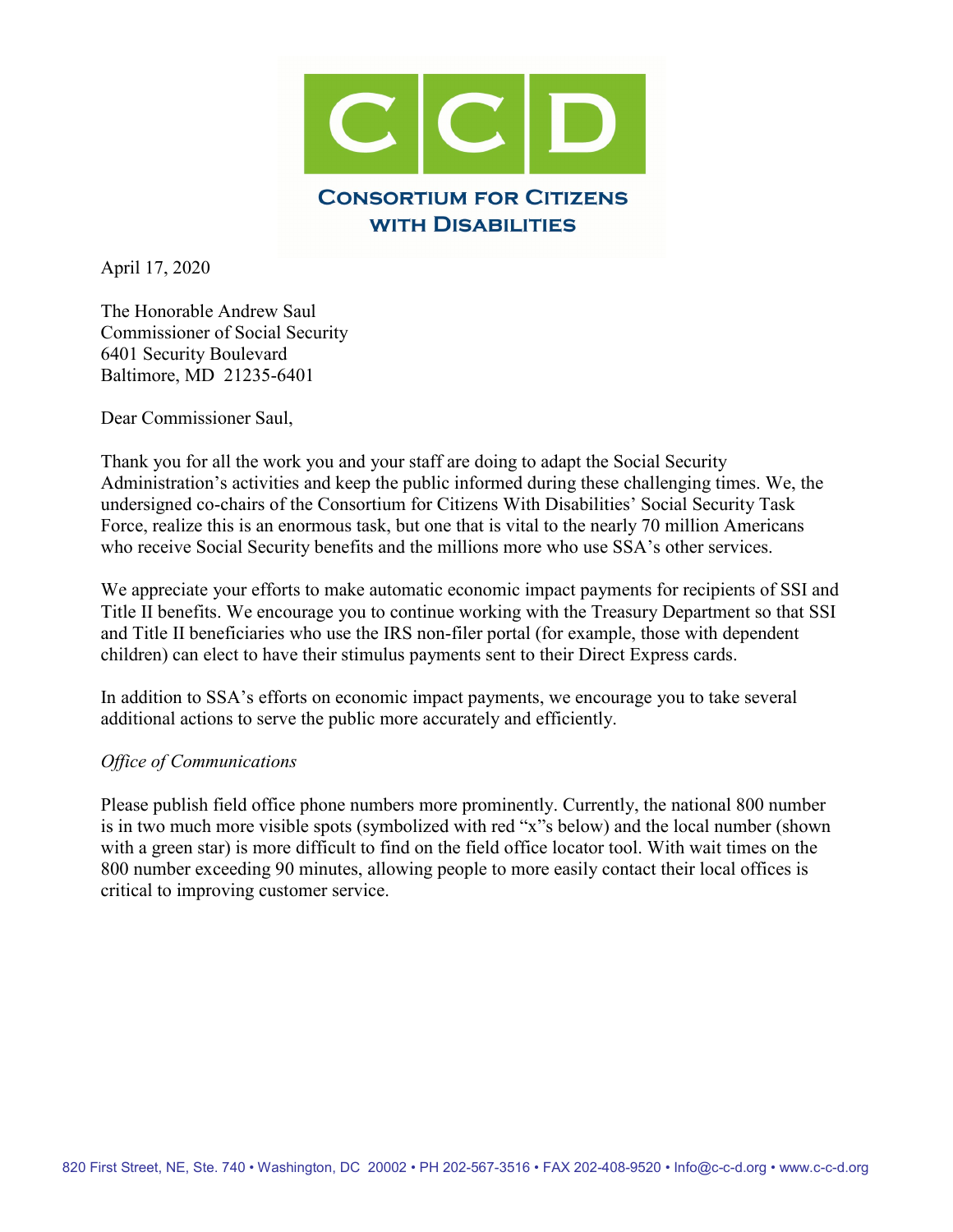

## *Office of Operations*

We have requested, and understand that the Office of Disability Operations is considering, creating a web page on ssa.gov indicating the daily operating status of all state agencies (DDSs). We assume that SSA is already aware of whether DDSs are completely closed, having all employees telework, or operating under a different arrangement; allowing claimants, representatives, advocates, and others to access this information would be helpful as well.

With many DDSs completely closed, it is difficult for DDS staff to obtain evidence submitted by mail or fax, and to generate CDs with claimants' records to inform claimants and their representatives. Unfortunately, SSA has not yet provided claimants or representatives with the ability to view their electronic files or upload evidence electronically. SSA should prioritize these IT modernizations so that the agency can more efficiently process disability claims at the initial and reconsideration levels.

It would also be useful for front-line staff to receive a reminder that when a claimant or beneficiary is represented, POMS<https://secure.ssa.gov/apps10/poms.nsf/lnx/0203910050> requires SSA to contact the representative rather than the claimant, with very limited exceptions. Compliance with this rule has been an issue well before the pandemic, but it is especially important now.

We appreciate that the Office of Disability Operations created an email address for representatives to send documents to the Representative Call Center (RCC). However, it would be useful for SSA to have similar email addresses for representatives to send documents to the Program Service Centers (PSCs) since the RCC email address cannot be used for any other unit or module. The PSCs often need documentation, such as information about workers' compensation benefits, to effectuate decisions. With field offices closed, it is more important than ever for PSCs to have adequate channels of communications.

*Office of Retirement and Disability Policy*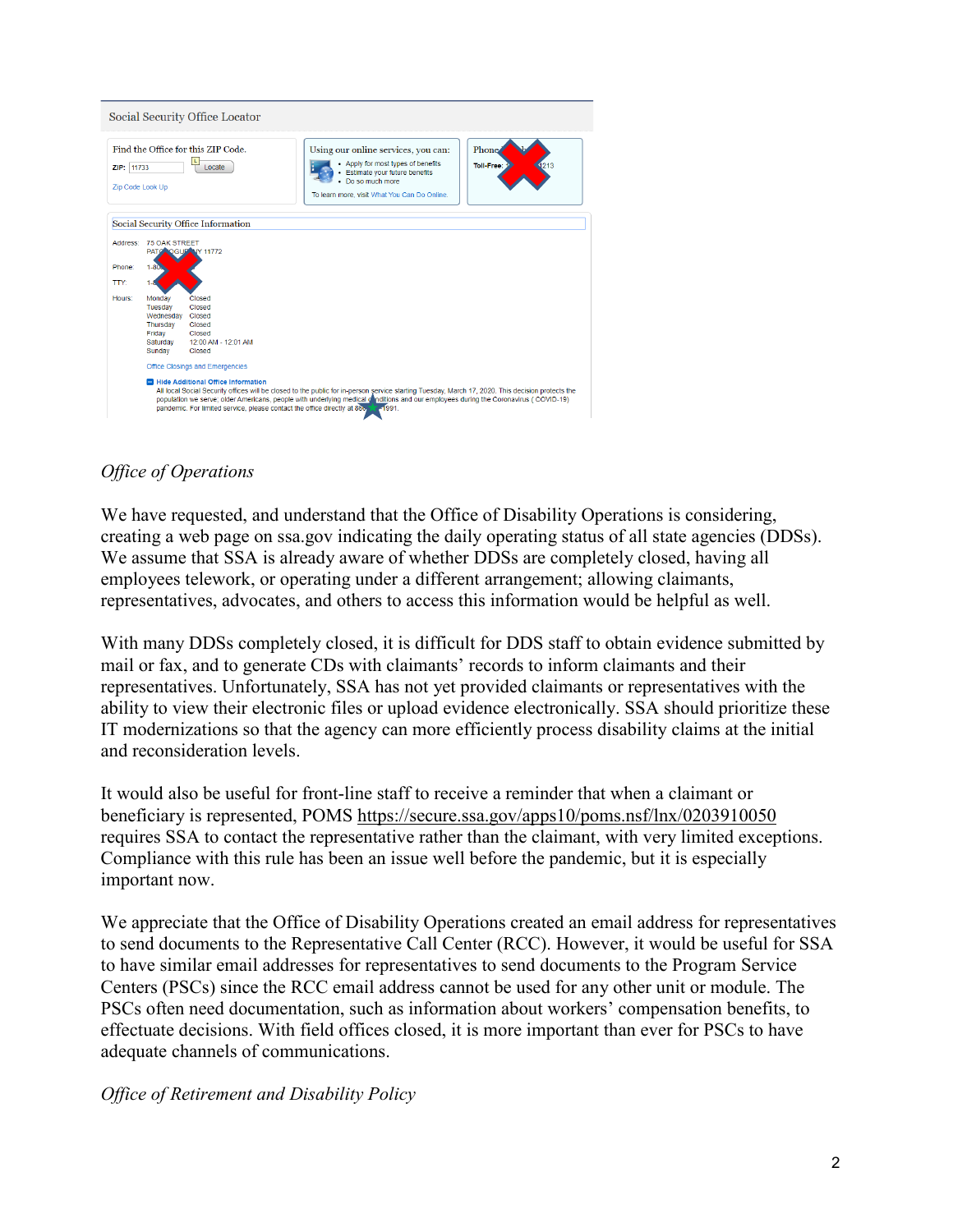We appreciate that SSA has publicized the fact that economic impact payments are excluded from SSI resource determinations for 12 months. However, since many SSI recipients will have those payments deposited into bank accounts and may have balances exceeding \$2000, it would be useful to send an emergency message reminding SSA staff how to properly develop any alerts that are generated, and how to provide due process to SSI recipients before and after suspending benefits for alleged excess resources.

We are also concerned that people who contact SSA's teleservice center or otherwise indicate that they would like to file a claim may not have that inquiry recorded as a protected filing date, especially if the individual is told that no appointments are available to take their claim. This could deprive people of benefits, especially those like SSI or survivors' benefits where online claims are not available. An Emergency Message reminding staff of how to document inquiries and how to locate those inquiries and use them as the protected filing date for a claim would help ensure that people do not miss out on benefits for which they are entitled.

SSA should consider allowing people whose benefits are suspended pending appeal of a Continuing Disability Review finding or other agency action to request benefit continuation even if they are past the deadline to do so, by writing and making publicly available subregulatory guidance indicating that the pandemic provides good cause for granting late requests.

## *Office of Hearing Operations*

SSA has announced that the agency "will not conduct any non-disability hearings." We urge you to reconsider. Please offer telephone hearings to people whose benefits are reduced, suspended, or terminated pending their hearings, and those who have not yet received benefits on non-disability claims such as retirement and survivors' benefits. Claimants and beneficiaries should not be required to accept telephone hearings but should be allowed to have them if they so desire. We note that Section 1631(c)(2) of the Social Security Act states that determinations in SSI nondisability cases "shall be made within ninety days after the individual requests the hearing" and we encourage SSA to follow the law unless a claimant or beneficiary wishes to waive the deadline in order to have a video or in-person hearing when SSA begins to offer them again. If it is believed that this statutory deadline cannot be met because of difficulties within the agency, we urge SSA to reinstate any benefits that have been terminated or denied after 90 days until such time as a hearing and decision can be offered as the statute envisions. This deadline in the SSI program is a reflection of Congress' recognition of the essential role that SSI plays for people that otherwise face what the Supreme Court in *Goldberg v. Kelly* called "brutal need" in emphasizing the right to a due process hearing.

OHO issued a Chief Judge's Bulletin (CJB) regarding procedures during the pandemic on April 3, 2020. However, the Bulletin has not been published with other CJBs at <https://secure.ssa.gov/apps10/reference.nsf/instructiontypecode!openview&restricttocategory=CJB> . Advocates were told in the same phone call that the April 3 CJB was both too general to be of use to claimants and representatives and too "sensitive" to be publicly released. This strains credulity. SSA issued a "Dear Colleague" letter on April 14 indicating that telephone hearings are not mandatory. Although we appreciate this pronouncement, we have several concerns.

• The "Dear Colleague" is an insufficient replacement for the CJB. At this point, claimants and representatives are left without recourse if an ALJ denies a request to postpone a telephone hearing until video and in-person hearings begin again, requires a claimant to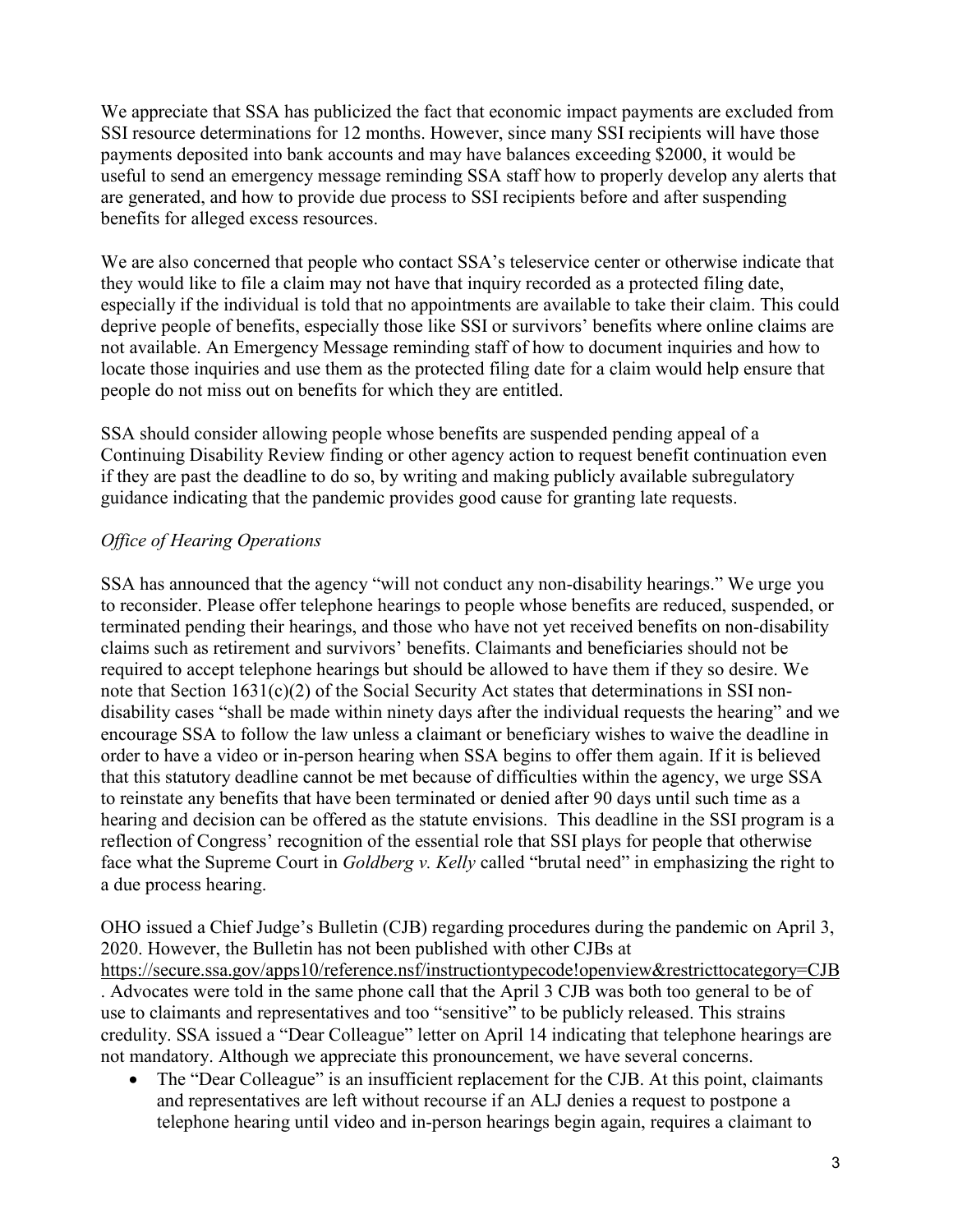show cause for not appearing at a hearing to avoid dismissal, or even dismisses a case without sending a notice of good cause. HALLEX allows all of these things, and though OHO leadership have said ALJs are being directed not to do them, that is difficult for claimants and representatives to know or share with hearing office staff without having the CJB.

• The "Dear Colleague" letter says "we will grant postponements **as appropriate**" (emphasis added). It does not explain when OHO believes it is inappropriate to grant postponements, and indicates that ALJs might feel justified in denying postponement requests. We have been informed that OHO leadership feel that the Q&As on the ssa.gov/coronavirus page are a better reflection of the directions ALJs have been given, but the discrepancy between the Dear Colleague letter and the Q&As underscores the importance of publishing the actual directions ALJs have received.

SSA's notices of hearings are also unnecessarily confusing and anxiety-producing. Many say "Due to COVID-19 restrictions all scheduled hearings will be held by telephone therefore, all parties involved will appear by telephone." Language explaining that it is possible to opt-out of telephone hearings and describing how to do so is often missing; when it appears it is usually on a different page of the notice. OHO leadership have said that changing the notices would require OMB approval but have not indicated they are taking steps to obtain that approval.

There is also inconsistency in how hearing offices accept requests to postpone scheduled hearings until in-person or video hearings become available. Some hearing offices are requiring letter requests to postpone, others just a phone call. Some are still sending out notices of telephone hearings even when claimants have indicated a desire to wait for in-person hearings. There are ALJs who are denying postponement requests for hearings scheduled for next month, saying that in-person hearings may re-start by then and instructing claimants to reapply for postponements closer to their hearing dates if necessary; there are other hearing offices telling claimants that there will be nothing but telephone hearings for three months or more. Until OHO develops and publishes uniform procedures, confusion and inefficiency will persist. We understand that OHO is working with OMB on procedures, and encourage you to involve advocates in the development of these procedures to ensure they are accessible and understandable to claimants and representatives who have a variety of needs and limitations.

Finally, some representatives have been told that OHO could not send any of the barcodes used as cover sheets when faxing documents to claimants' electronic files and which contain information used to upload documents electronically. If accurate, OHO must find a way for claimants and representatives to submit evidence, requests for on the record decisions and critical case designation, and other important documents to the claims file. If not, SSA should explain how representatives can request bar codes for cases where they've recently been appointed or the ALJ hearing request has just been made.

## *Office of Analytics, Review, and Oversight and Office of General Counsel*

The Appeals Council receives many documents and requests for review by fax; they use actual fax machines rather than a fax-to-computer system, and this is now a problem because the machines are out of paper and their memories appear to be full. We are encouraging claimants and representatives to use SSA's iAppeals system whenever possible and mail if necessary, but claimants who are unaware of these options may be sending their requests for review into a